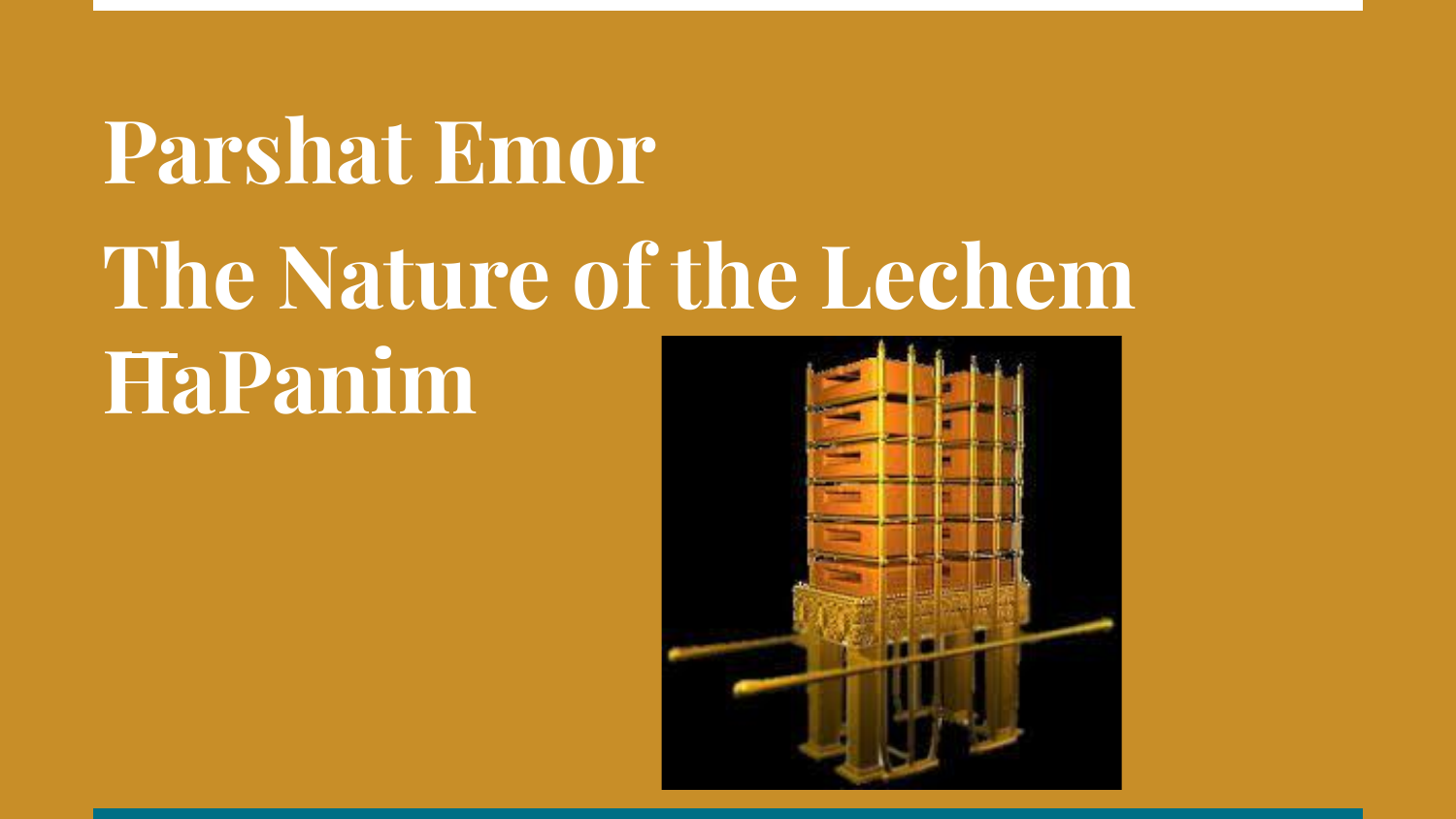### **Parshat Emor:**

### 21:1-22:16 Laws pertaining to the Kohanim

- 22:17-33 Laws about which animals can be brought as Korbanot
- 23:1-44 Laws about the holidays
- 24:1-9 Oil for Menorah and Lechem HaPanim
- 24:10-23 The Story of the Blasphemer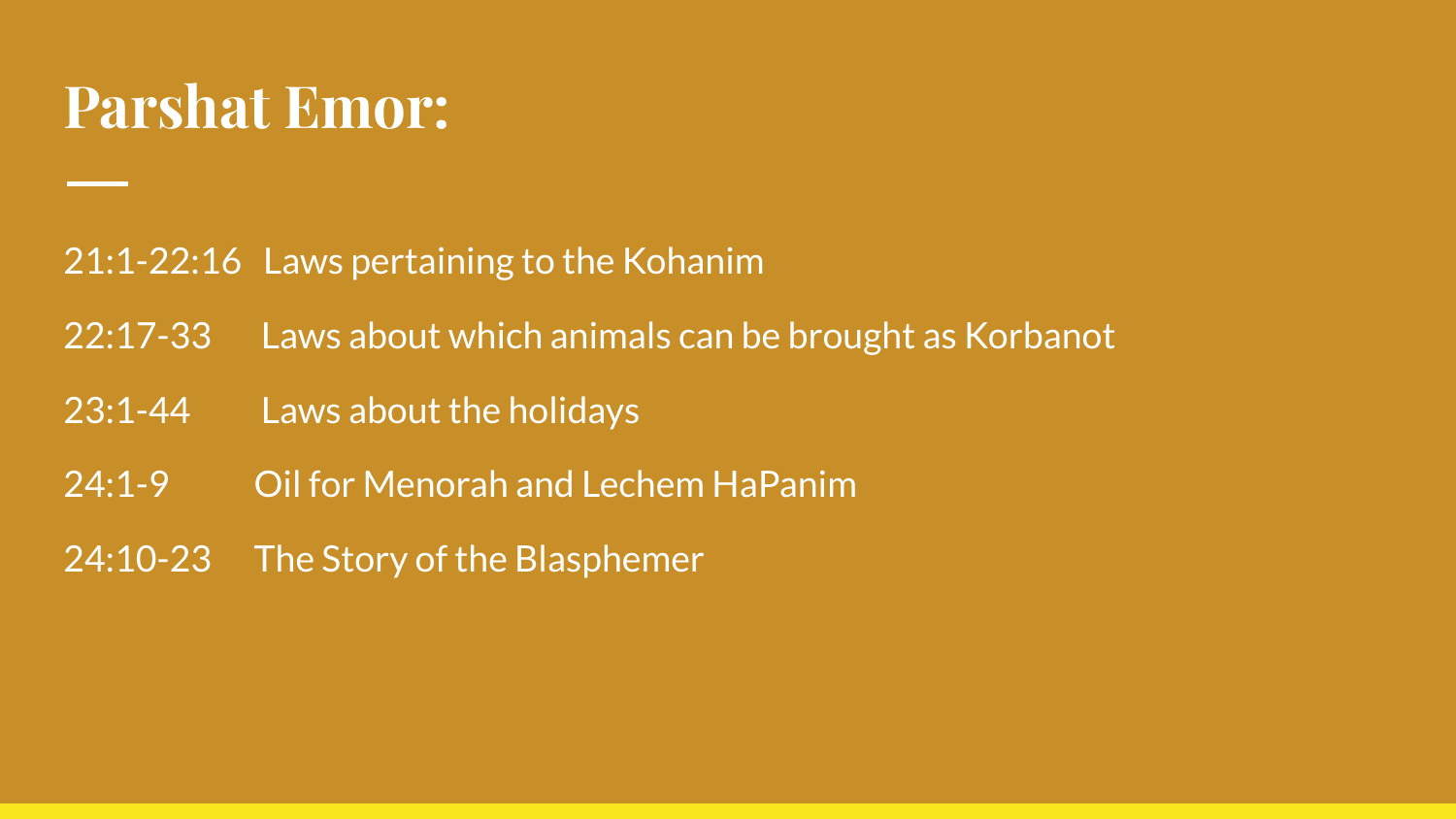## **2 mentions of Lechem HaPanim:**

#### **רמב״ן שמות כ״ה:ל 25:30 Exodus Ramban**

And the Ibn Ezra explains that it is called *lechem hapanim* because it is [placed] "before (*lifanei*) Me always"

ור''א אמר (אבן עזרא על שמות כ״ה:ל׳) שנקרא לחם פנים בעבור לפני תמיד:

……

(23) And you shall make a table of acacia wood, two cubits long, one cubit wide, and a half high

(30) And on the Table you shall place the showbread, to be before Me always

#### **שמות פרשת תרומה פרק כה 25:23-30 Exodus**

**.1**

(כג) וְעָשִׂיתָ שֻׁלְחָן עֲצֵי שִׁטִּים אַמָּתַיִם אָרְכּוֹ וְאַמֶּה רָחְבּוֹ וְאַמָּה וַחֲצִי קֹמַתוֹ

**.2**

.…… (ל) וְנַתַּתַּ עַל הַשָּׁלְחָן לֶחֶם פַּנִים לְפָנֵי תַּמִיד:

#### **ויקרא פרשת אמור פרק כד 24:5-9 Leviticus**

(ה) וְלָקַחְתָּ סֹלֶת וְאָפִיתָ אֹתָהּ שְׁתֵּים עֶשְׂרֵה חַלּוֹת שְׁנֵי עֶשְׂרֹנִים יִהְיֶה הַחַלָּה הָאֶ חָת:

(ו) וְשַׂמְתָּ אוֹתָם שְׁתַּיִם מַעֲרָכוֹת שֵׁשׁ הַמַּעֲרָכֶת עַל הַשֵּׁלְחָן הַטָּהֹר לִפְנֵי יְקוַק: (ז) וְנָתַתָּ עַל הַמַּעֲרֶכֶת לְבֹנָה זַכָּה וְהָיְתָה לַלֶּחֶם לְאַזְכָּרָה אִשֶּׁה לַיקוָק: (ח) בְּיוֹם הַשַּׁבָּת בְּיוֹם הַשַּׁבָּת יַעַרְבֶנּוּ לִפְנֵי יְקוָק תָּמִיד מֵאֵת בְּנֵי יִשְׂרָאֵל בִרית עוֹלִם:

(ט) וְהָיְתָה לְאַהֲרֹן וּלְבָנָיו וַאֲכָלָהוּ בְּמָקוֹם קָדֹשׁ כִּי קֹדֶשׁ קָדָשִׁים הוּא לוֹ מֵאִשֵּׁי יְקֹוָק חָק עוֹלָם

(5) You shall take fine flour and bake of it twelve loaves, two tenths of a measure for each loaf. (6) Place them on the pure table before God in two rows, six to a row. (7) With each row you shall place pure frankincense, which is to be a token offering for the bread, as an offering by fire to God. (8) He shall arrange them before God regularly every Shabbat day–it is a covenant for all time on the part of the Israelites (9) They shall belong to Aharon and his sons, who shall eat them in the sacred precinct; for they are his as most holy from Hashem's offerings by fire, a due for all time.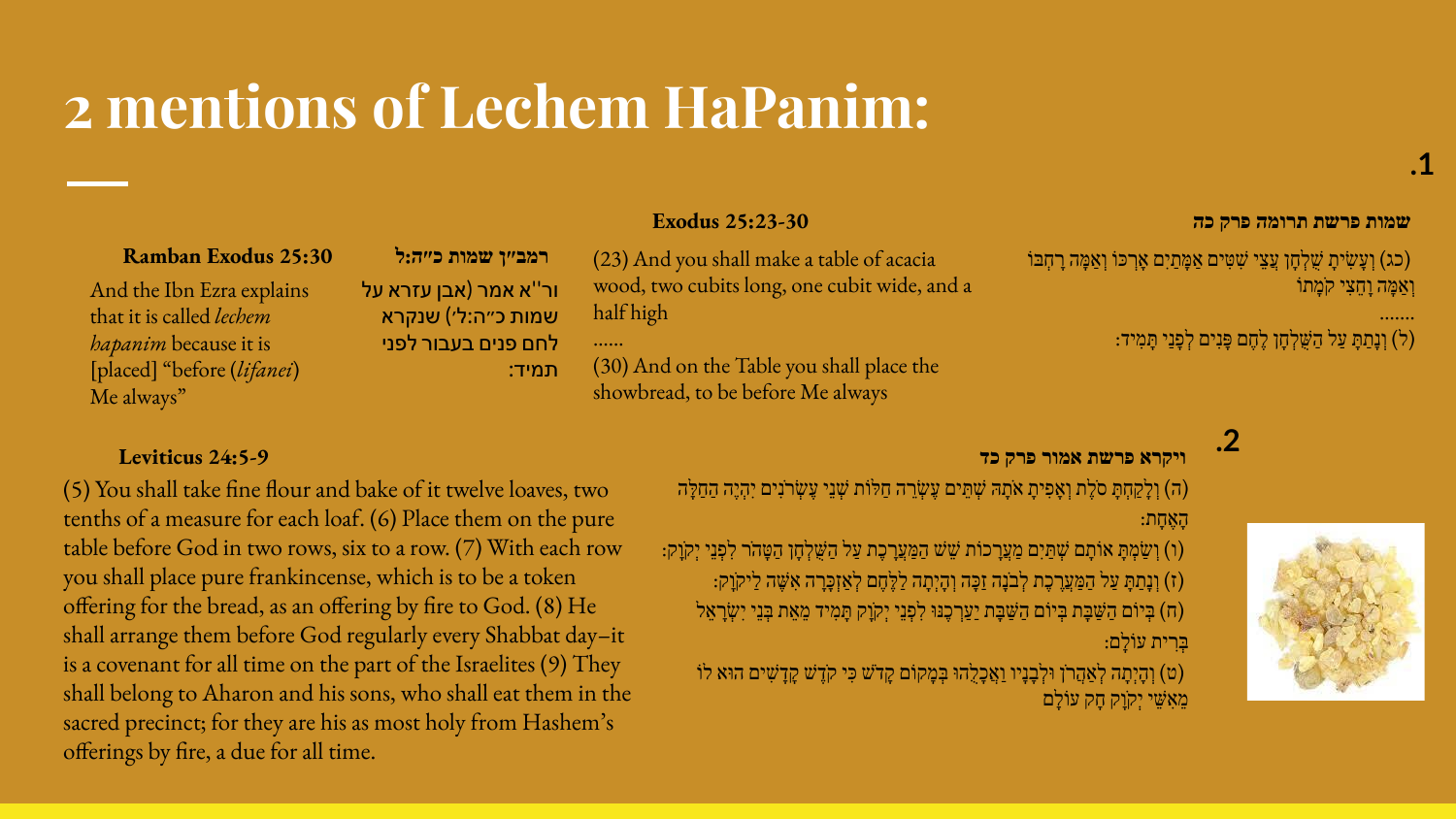### **Procedure for Lechem HaPanim:**

- 1. Each shabbos remove the old loaves of Lechem haPanim along with the two spoonfuls of levonah
- 2. The levonah is burned on the mizbeach
- 3. These bread is eaten by the Kohanim
- 4. New bread is placed on the Shulchan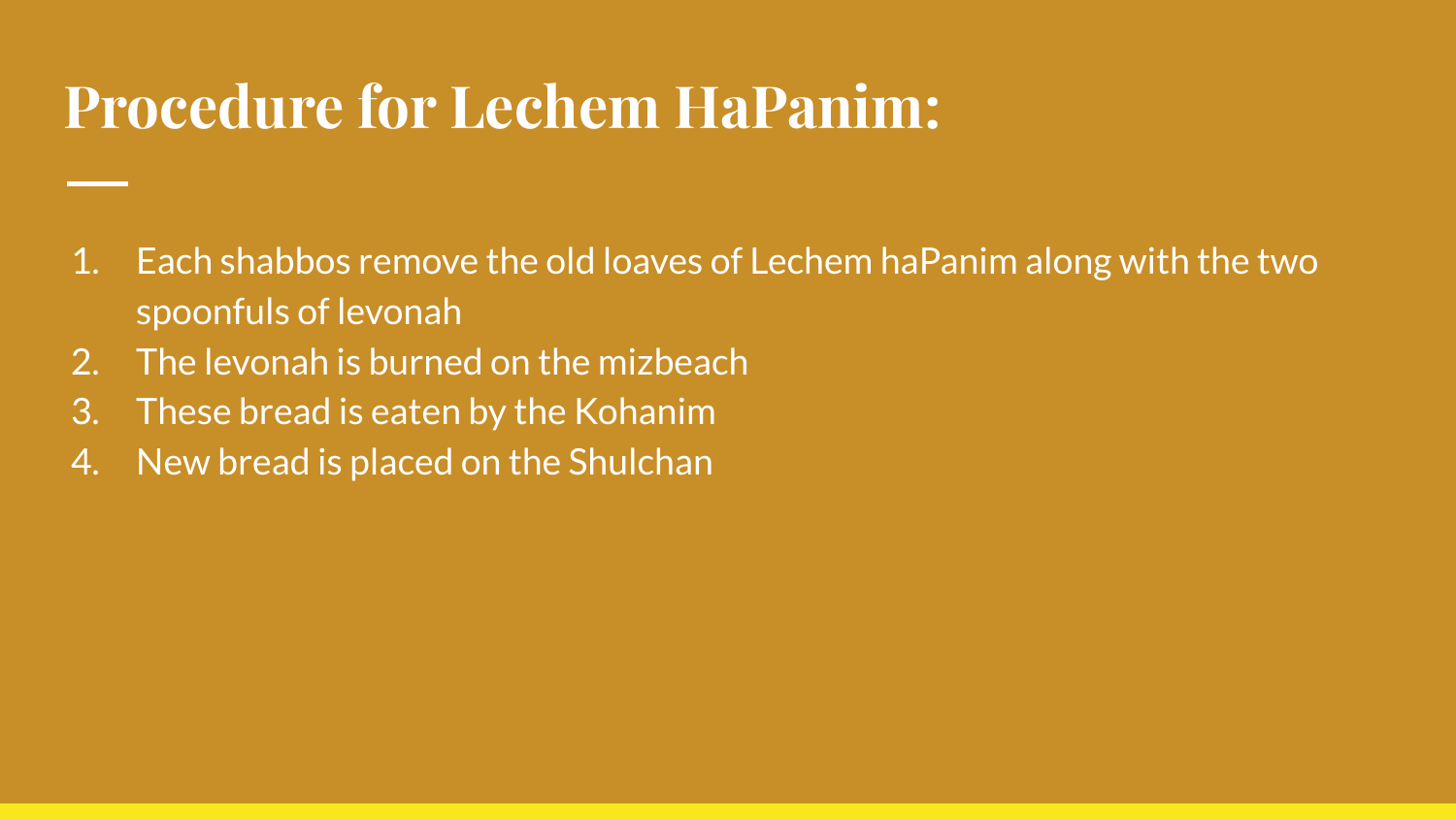### **Compare to a general Korban Mincha:**

(1) When a person presents a meal offering to God: the offering shall be of choice flour, the offeror shall pour oil upon it, lay frankincense on it, (2) and present it to Aaron's sons, the priests. The priest shall scoop out a handful of its choice flour and oil, as well as all of its frankincense; **and this token portion he shall turn into smoke on the altar,** as an offering by fire, of pleasing odor to God. (3) And the remainder of the meal offering **shall be for Aaron and his sons a most holy portion from Hashem's offering by fire**.

(7) With each row you shall place pure frankincense, **which is to be a token offering for the bread,** as an offering by fire to God. (8) He shall arrange them before God regularly every Shabbat day–it is a covenant for all time on the part of the Israelites (9) **They shall belong to Aharon and his sons, who shall eat them in the sacred precinct; for they are his as most holy from Hashem's offerings by fire**, a due for all time.

#### **ויקרא פרשת ויקרא פרק ב 2:1-2 Leviticus**

(א) וְנֶפֶ<sup>ּיָ</sup>שׁ כִּי תַקְרִיב קָרְבַּן מִנְחָה לַיקוָק סֹלֶת יִהְיֶה קָרְבָּנוֹ וְיָצַק) ַעֲלֶיהָ שֶׁמֶן וְנַתַן עַלֶיהָ לְבֹנַה: (ב) וֶהֱבִיאָהּ אֶל בְּנֵי אַהֲרֹן הַכּוֹהֲנִים וְקָמַץ מִשָּׁם מְלֹא קִמְצוֹ

מִ סָּלְ תָּ הּ וּמִ שַּׁ מְ נָהּ עַל כָּל לְ ב ֹנָתָ הּ **וְ הִ קְ טִ יר הַכּ ֹהֵן אֶ ת אַזְכָּרָ תָ הּ הַמִּ זְבֵּחָה** אִשֵּׁה רֵיחַ נִיחֹחַ לַיקוַק:

 (ג) וְהַנּוֹתֶ רֶ ת מִ ן הַמִּ נְחָה **לְ אַהֲר ֹן וּלְ בָנָיו ק ֹדֶ שׁ קָדָ שִׁ ים מֵ אִ שֵּׁ י יְק ֹוָק:**

**ויקרא פרשת אמור פרק כד 24:5 Leviticus-**

 (ז) וְנָתַ תָּ עַל הַמַּ עֲרֶ כֶת לְ ב ֹנָה זַכָּה **וְ הָיְתָ ה לַלֶּחֶם לְ אַזְכָּרָ ה** אִ שֶּׁ ה ליקוֹק:

(π) בְּיוֹם הַשַּׁבָּת בְּיוֹם הַשַּׁבָּת יַעַרְכָנּוּ לִפְנֵי יְקוָק תָּמִיד מֵאֵת בְּנֵי יִשְׂ רָ אֵ ל בְּ רִ ית עוֹלָם:

 (ט) **וְ הָיְתָ ה לְ אַהֲר ֹן וּלְ בָנָיו וַאֲכָלֻהוּ בְּ מָ קוֹם קָד ֹשׁ כִּ י ק ֹדֶ שׁ קָדָ שִׁ ים הוּא לוֹ מֵ אִ שֵּׁ י יְק ֹוָק** חָק עוֹלָם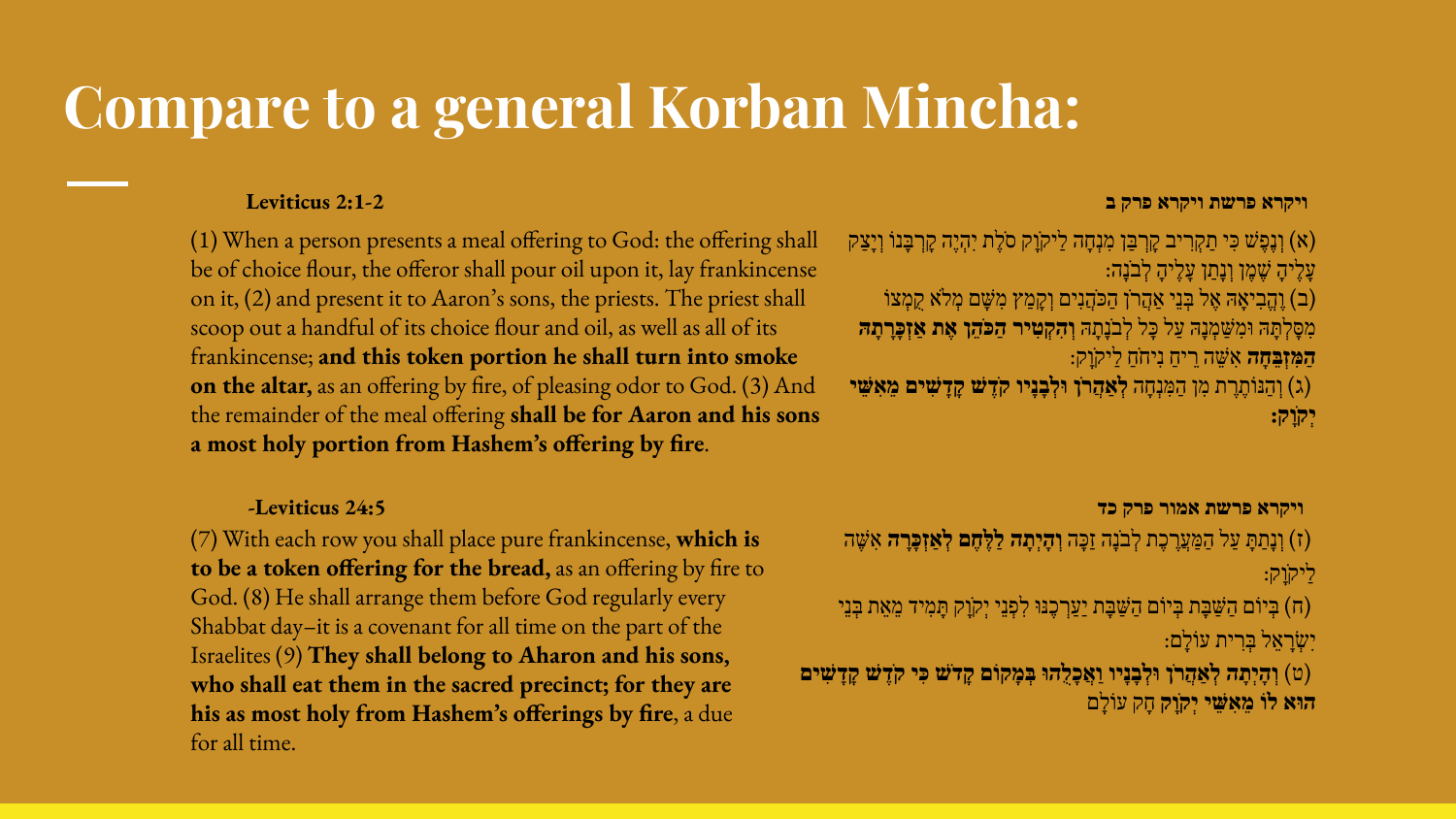## **A communal mincha offering:**

#### **רמב"ם הלכות מעשה הקרבנות פרק יב 12:3 Procedures Sacrificial of Laws Rambam**

There are three communal meal-offerings. The Omer is brought on altar as will be explained, and the Two Loaves that are brought on Shavuot, are called a mincha but they are not brought on the altar and are leavened, and about them it is said and, **and the third mincha is the showbread** that is arranged every shabbat and is not brought on the altar, but rather all of it is eaten by the Priests as will be explained.

הלכה ג: שלש מנחות לצבור, עומר התנופה והוא קרב למזבח כמו שיתבאר, ושתי הלחם שמביאין ביום עצרת, ואלו נקראו מנחה ואינן קריבין לגבי המזבח והן חמץ...**והמנחה השלישית הוא לחם הפנים** שעושין בכל שבת ואינו קרב לגבי המזבח אלא כולו נאכל לכהנים כמו שיתבאר.

In sum: the lechem hapanim is one of three communal mincha offerings. Just like the shtei halechem, it is completely eaten by the Kohanim.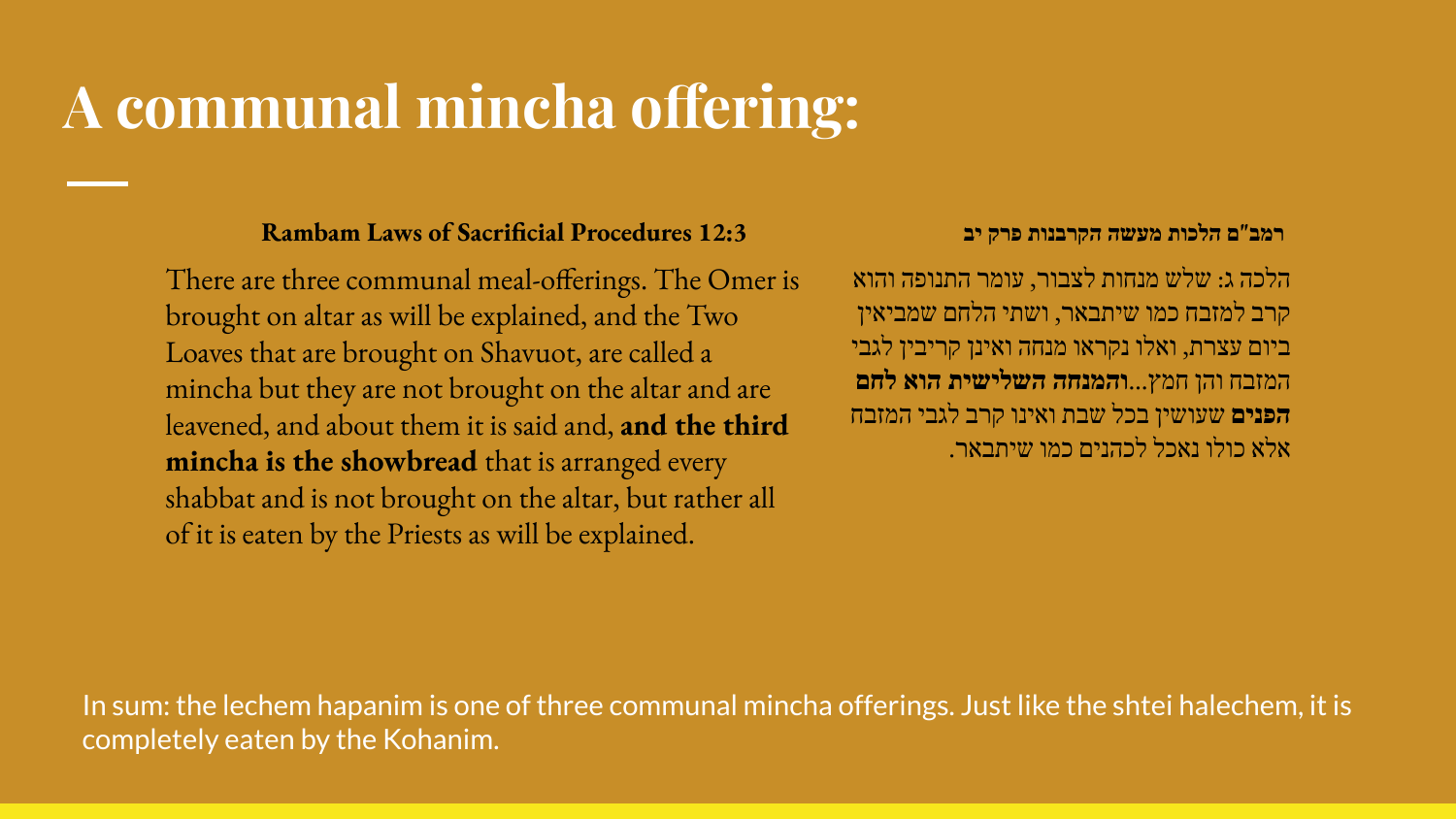## **2 puzzling gemaras:**

*Background: לינה פסול- It is prohibited to leave a korban beyond its proper time, and anything left over must be burnt.* 

#### **תלמוד ירושלמי מסכת שקלים ו:ג 6:3 Shekalim Yerushalmi**

They asked before Rebbi Ila: If they did not have bread, may they leave it for the coming week? He said to them, it is written "you shall place the showbread on the Table before Me continually." The showbread, **even disqualified**.

בְּעוֹן קוֹמֵי רִבְּי אִילָא. לֹא הָיָה שָׁם לֶחֶם מָהוּ לְהַנִּיחוֹ לַשַּׁבָּת הַבָּאָה. אֲמַר לוֹן. כְּתִיב וְנֵתַתְּ עַל־ה<sup>ָ</sup>שָׁלְחֵן לֶחֶם פַּנִיִם לְפַנִי תָּ מִ ֽיד׃ לֶ ֥חֶם פָּנִי֭ ם **אֲפִ ילוּ פָסוּל**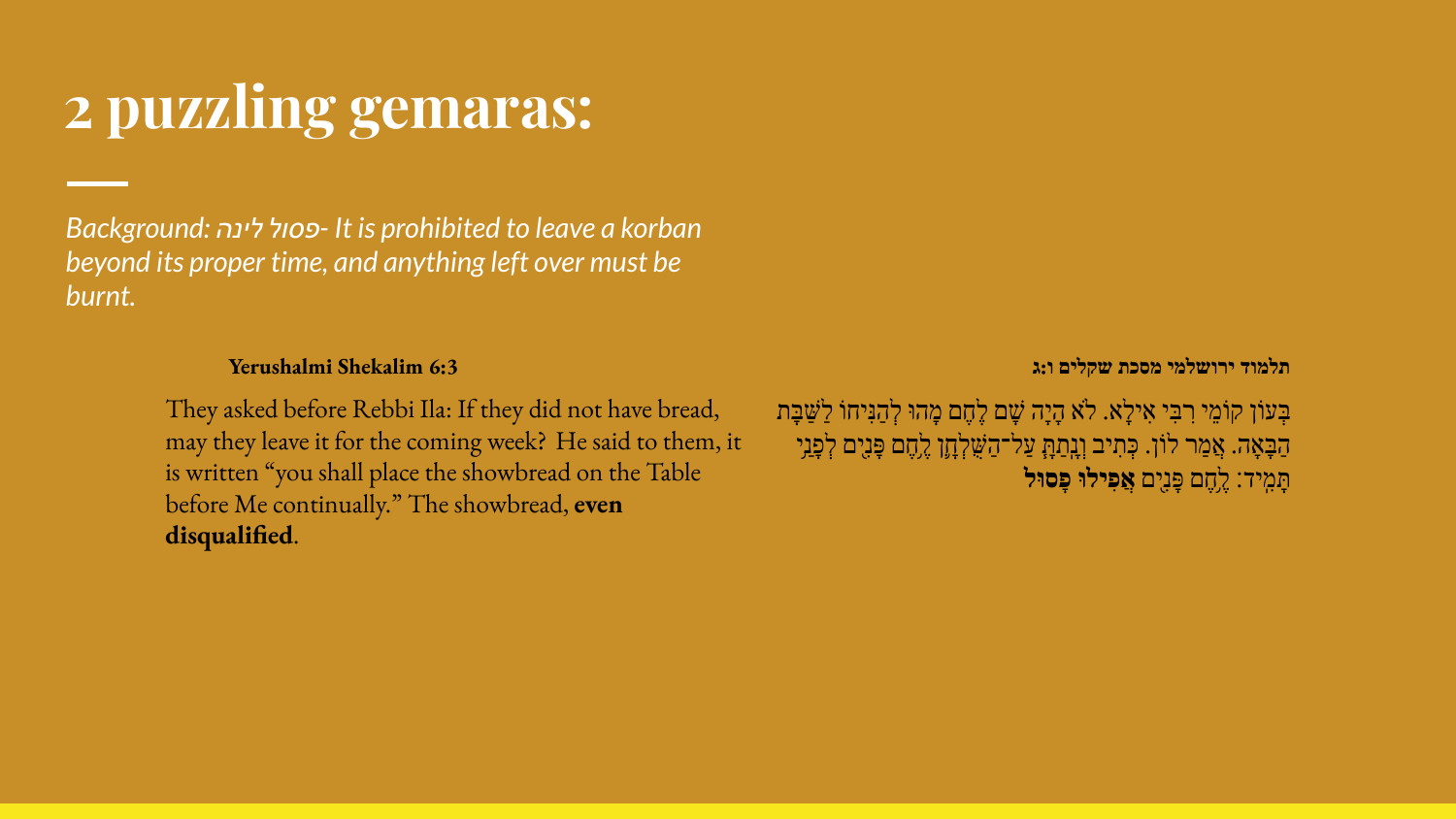### How the lechem hapanim is transported:

Over the Table of display they shall spread a blue cloth; they shall place upon it the bowls, the ladles, the jars, and the libation jugs; and the regular bread shall rest upon it.

*Background to gemara: יוצא פסול - A korban becomes invalidated for consumption if it is removed from the mishkan*

#### **תלמוד בבלי מסכת מנחות דף צה עמוד א a95 Menachot Tractate Talmud Babylonian**

A dilemma was raised before the Sages: was the showbread disqualified during the journeys of the Jewish people in the wilderness or was it not disqualified during the journeys? The matter is a dispute between Rabbi Yochanan and Rabbi Yehoshua ben Levi. One says they are disqualified, and one says they are not…The Gemara brings an objection from the baraita: at the time of the dismantling [of the Tabernacle] to begin traveling, the sacrificial food becomes disqualified because it is considered to have left the Tabernacle... Rather, when Ravin came [from Eretz Yisrael to Babylonia] he said: one Rabbi [who said the showbread is not disqualified] stated his ruling with regard to loaves removed arranged e showbread is disqualified] stated his ruling with regard to loaves removed from the Table. And they do not disagree.

**במדבר פרשת במדבר - נשא פרק ד 4:7 Numbers**

(ז) וְעַל שֵׁלְחַן הַפָּנִים יִפְרְשׂוּ בֶּגֶד תְּכֵלֶת וְנָתְנוּ עָלָיו אֶת הַקְּעָרֹת וְאֶת) הַכַּפּ ֹת וְאֶ ת הַמְּ נַקִּ יּ ֹת וְאֵ ת קְ שׂוֹת הַנָּסְֶך וְלֶחֶם הַתָּ מִ יד עָלָיו יִהְ יֶה:

> איבעיא להו: לחם הפנים נפסל במסעות, או אינו נפסל במסעות? רבי יוחנן ורבי יהושע בן לוי, חד אמר: נפסל, וחד אמר: אינו נפסל..... מיתיבי: בשעת סילוק מסעות - קדשים נפסלין ביוצא...; מאי לאו אפילו לחם הפנים! לא, בר מלחם הפנים. מה נפשך? אי אהל מועד דוקא הוא, אפילו קדשים נמי! אי אהל מועד לאו דוקא הוא, אפילו לחם הפנים נמי! אלא כי אתא רבין אמר: מר אמר במסודר,

ומר אמר במסולק, ולא פליגי.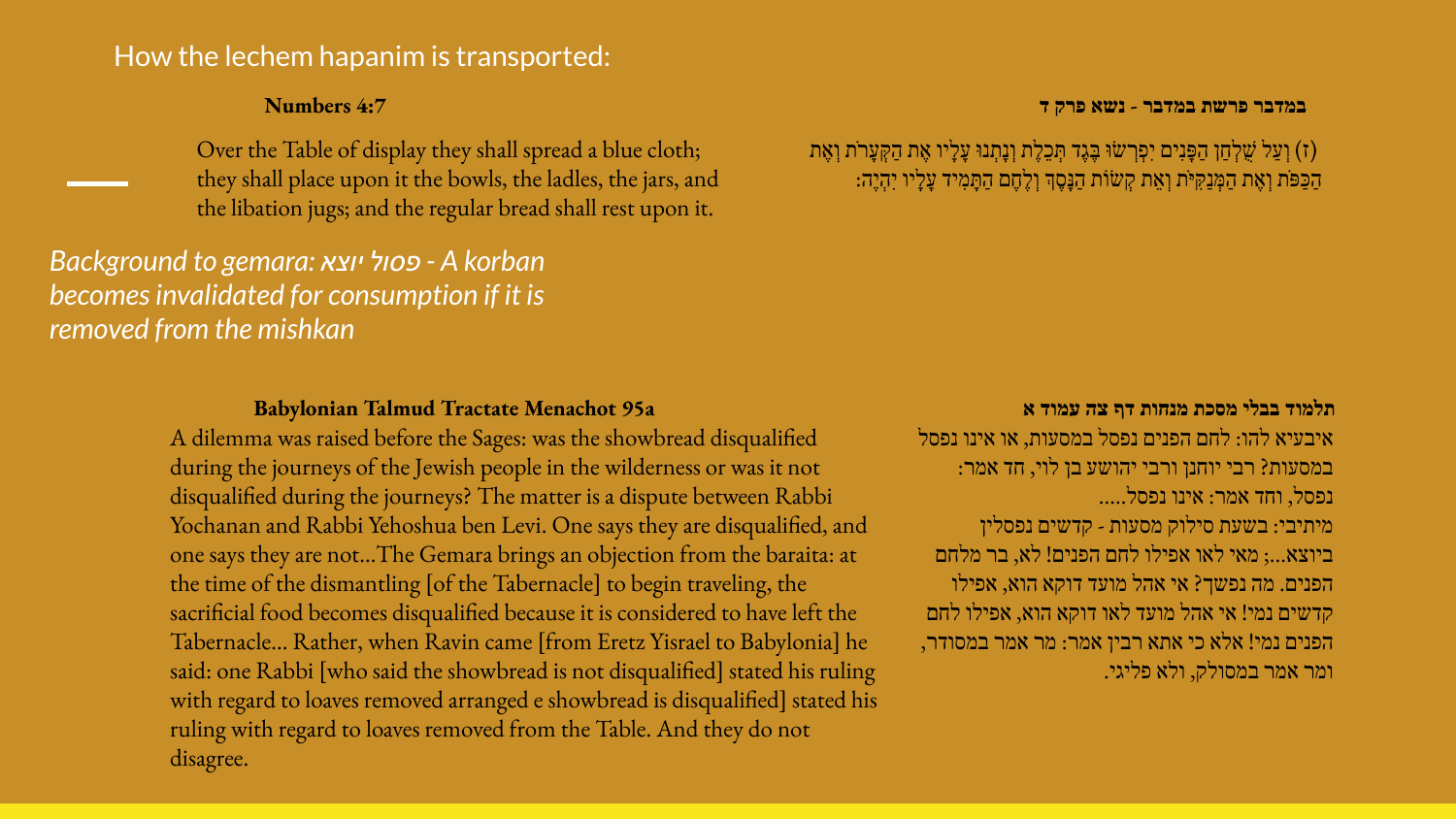## **Another aspect to the Lechem HaPanim:**

#### **Tzafnat Paneach Exodus 25:30**

[The lechem hapanim described here] are not a meal-offering offering with frankincense and a *kometz*, but rather only as showbread. And the mitzvah [being described here] is only that there should be showbread on the table

### **צפנת פנעח על התורה שמות כה:ל**

לא בגדר מנחה ולבונה קומץ רק דין לה״פ, והמצוה רק שיהי' על שלחן לא כמו מנחה.

### **The significance of this aspect:**

#### **From a speech given by R' Soloveitchik at a Sheva Brachot**

The purpose of the building the Beit HaMikdash is to create a house for Hashem, and the whole idea of building a Mikdash is really a compromise and concession on the part of the Blessed One. Because the Holy One Blessed be He truly does not have a body, and why would it be necessary for there to be a mitzvah to build Him a house, and how is it possible to contract the infinite? Rather, people have emotional needs, and among them, is feeling physical and concrete closeness to the Blessed One. And therefore, despite the fact that God, Blessed be He, is infinite, he nonetheless contracted himself at that time into a small place.

שתכלית בנין המשכן היה לעשות בית לה׳...ההר...וכל ענין בית בניית המקדש היה באמת בבחינת פשרה וויתור מצדו יתברך דהקב״ה באמת אין לו גוף, ומה שייך שתהיה מצוה לבנות לו בית, והאיך אפשר לצמצם את האין סוף. אלא שבני אדם יש להם צריכים רגשיים, ובניהם – הצורך להרגיש בחוש ובממשות את קירבתו יתברך. [לפיכך] למרות מה שהשי״ת הוא אין סוף מכל מקום באותו זמן הוא צמצם את עצמו למקום קטן.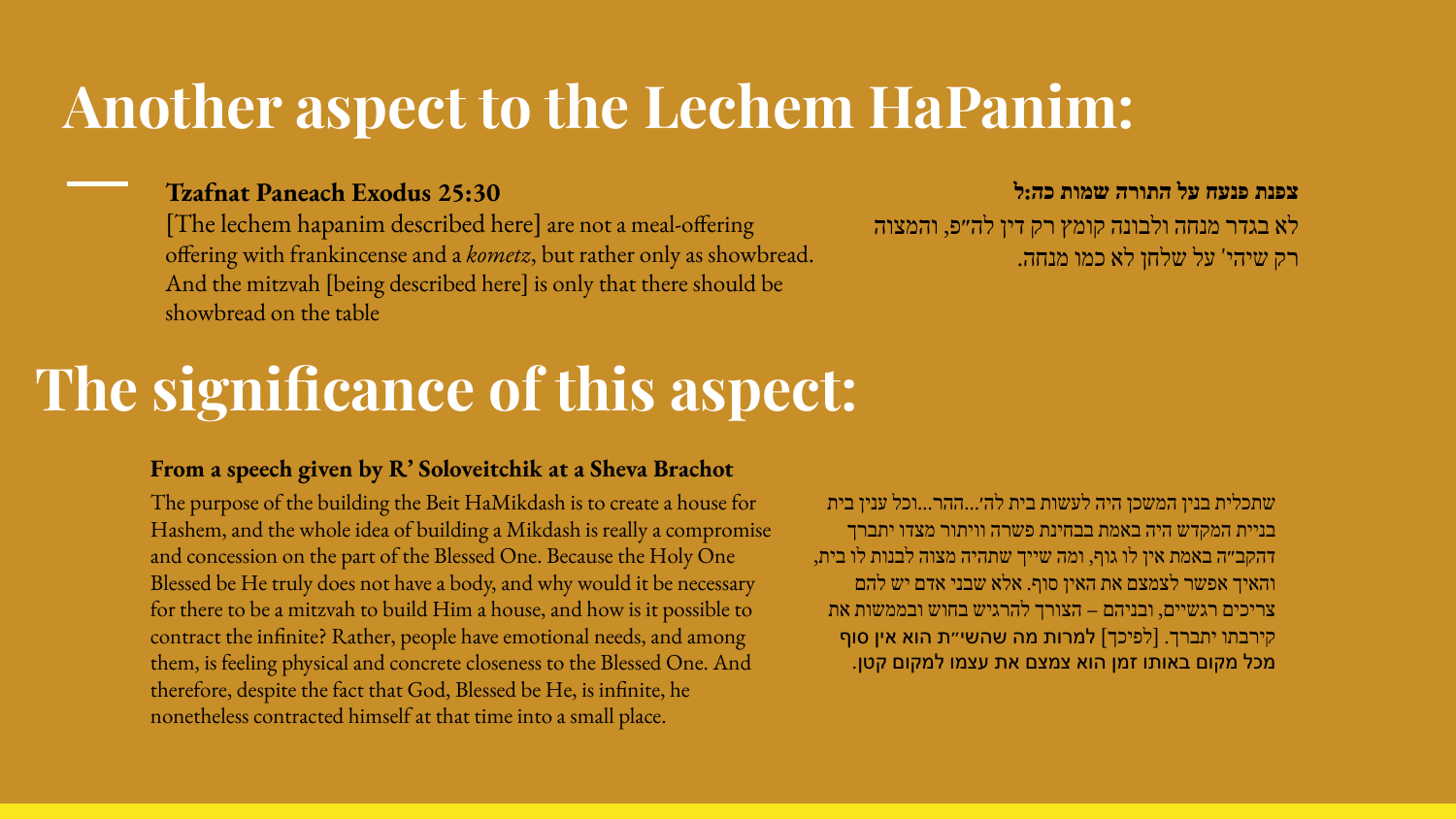## **How do these two aspects interact?**

### **Babylonian Talmud Tractate Menachot 99b**

Four priests enter, two with two arrangements of the new showbread and two with two bowls of frankincense in their hands. And four priests precede them, two to take the two arrangements of the old showbread from the Table and two to take the two bowls of frankincense. Those bringing the new showbread stand in the north and their faces to the south, and those removing the old showbread stand in the south and their faces to the north. These priests draw [the old showbread from the Table] and those priests place ]the new showbread on the Table], and for each handbreadth [that is removed] a handbreadth is placed, as it is stated: "and you shall set upon the Table showbread before Me always."

#### **תלמוד בבלי מסכת מנחות דף צט עמוד ב**

וארבעה כהנים נכנסין, שנים בידם שני סדרים ושנים בידם שני בזיכין, וארבעה מקדימין לפניהם, שנים ליטול שני סדרים ושנים ליטול שני בזיכין, המכניסים עומדים בצפון ופניהם לדרום, והמוציאין עומדים בדרום ופניהם בצפון, אלו מושכין ואלו מניחין, וטפחו של זה כנגד טפחו של זה, שנאמר: לפני תמיד;

In sum: there are two aspects to the lechem hapanim. They are part of the shulchan–this belongs in Sefer Shemot, and they are also a kobran mincha–this belongs in Sefer VaYikra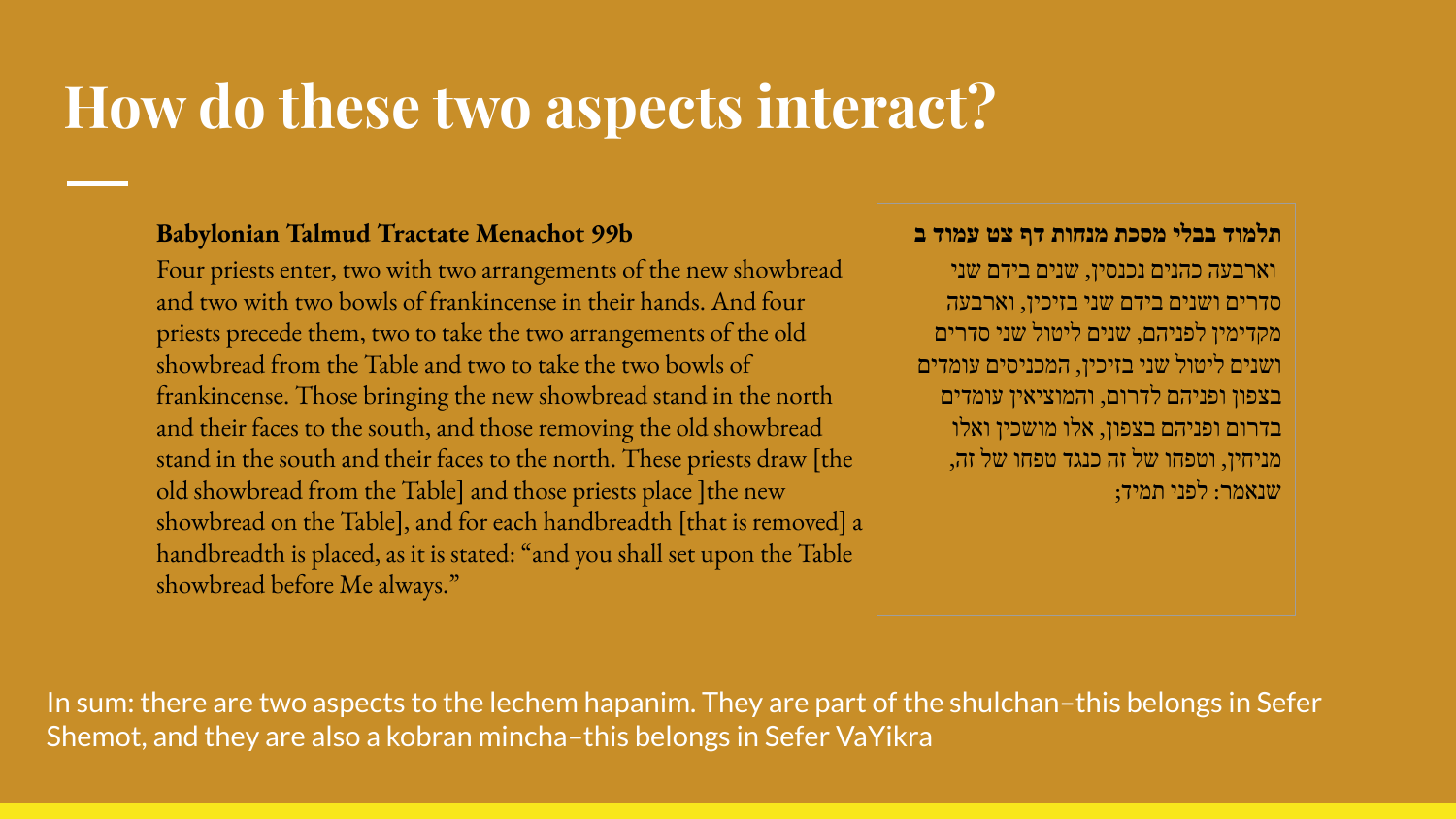### **This distinction helps explain a difficult Rambam:**

#### **Rambam's Count of Mitzvot**

To arrange the showbread and frankincense before God on every shabbat as it says "and you shall place on the table showbread." *Avraham says: and why didn't he include the burning of the bowls [of frankincense] as it says "a burnt offering to God" and the eating of the bread as it says "and you shall eat it in a holy place."*

#### **מנין המצוות לרמב"ם**

**כז** להסדיר לחם ולבונה לפני י"י בכל שבת שנ' ונתת על השלחן לחם פנים.

*א"א ולמה לא חשב הקטרת הבזיכין דכתיב (פ' אמור) אשה לי"י ואכילת לחם דכתיב (שם) ואכלוהו במקום קדוש*

#### **Rav Chaim on Masekhet Sukkah 55a**

The Rambam counts the mitzvah to arrange the showbread each shabbat and the Ra'abad asks why he doesn't mention burning the frankincense and eating the bread. And it appears obvious that eating the showbread is [not counted because it is] already included in the commandment to eat the remainder of Mincha offerings that the Rambam counts.

**חידושי הגר"ח מסכת סוכה דף נו עמוד א**

הרמב"ם במנין המצות (עשה כז) כתב להסדיר לחם הפנים בכל שבת, ובהשגות שם וכן להקטיר הבזיכין ואכילת לחם ע"ש. ונראה דזה פשוט דאכילת לחה"פ נכלל במצות שיורי מנחות שמנה אותם הרמב"ם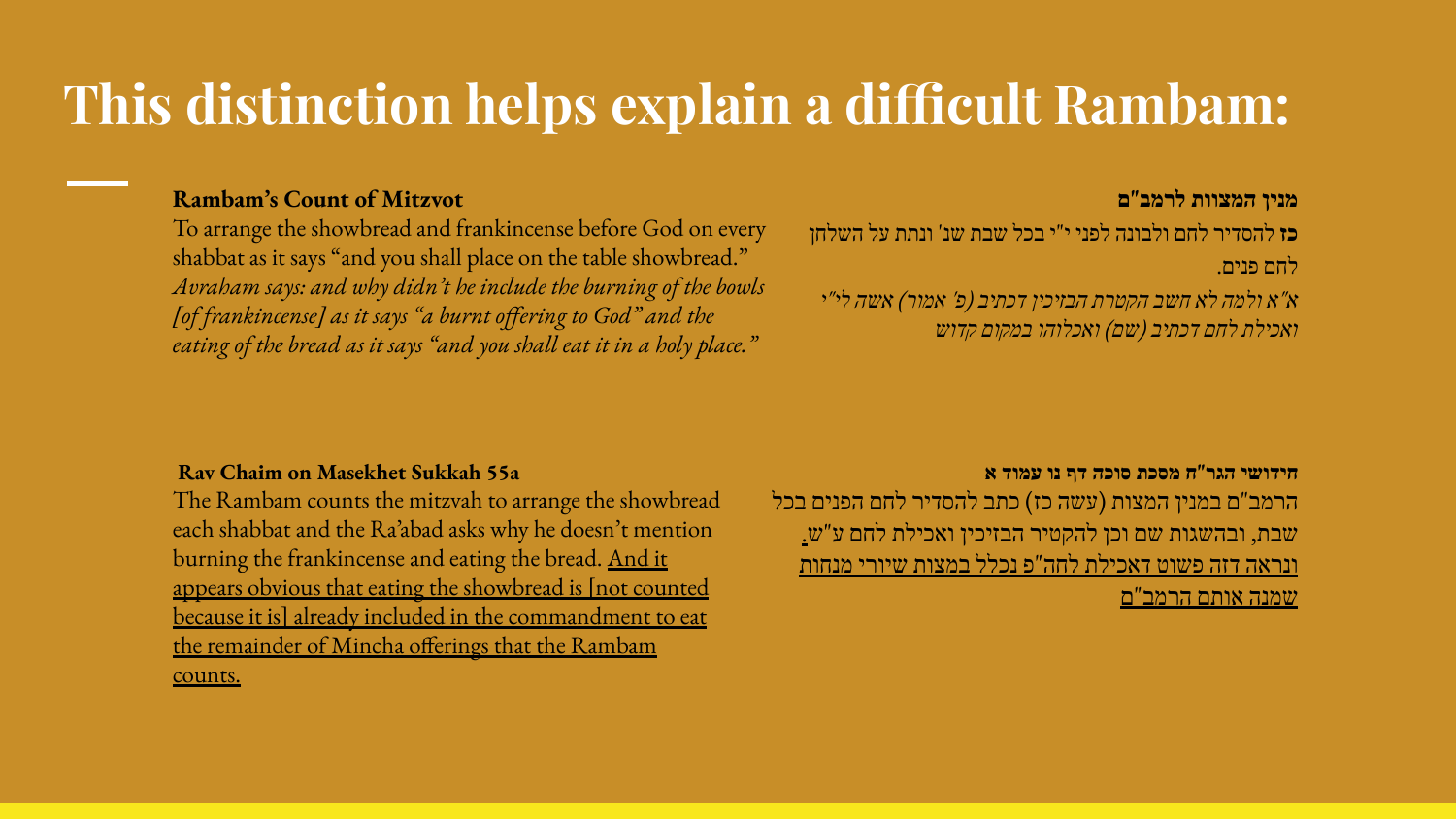## **But what's the connection to the holidays?**

### **Sefer HaRokeach Hilkhot Purim Siman 240**

There is a hint [to Chanukah and Purim] in the section about the holidays in Parshat Emor: "pure olive oil" is a hint to Chanukah, and the verses afterwards "and you should take fine flour and bake it" is a hint to Purim since it is a day of feasting and rejoicing.

### **ספר הרוקח הלכות פורים סימן רמ**

רמז בפרשת אמור אל הכהנים לאחר פרשת מועדות שמן זית זך רמז לחנוכה ואחריו ולקחת סולת ואפית רמז לפורים משתה ושמחה: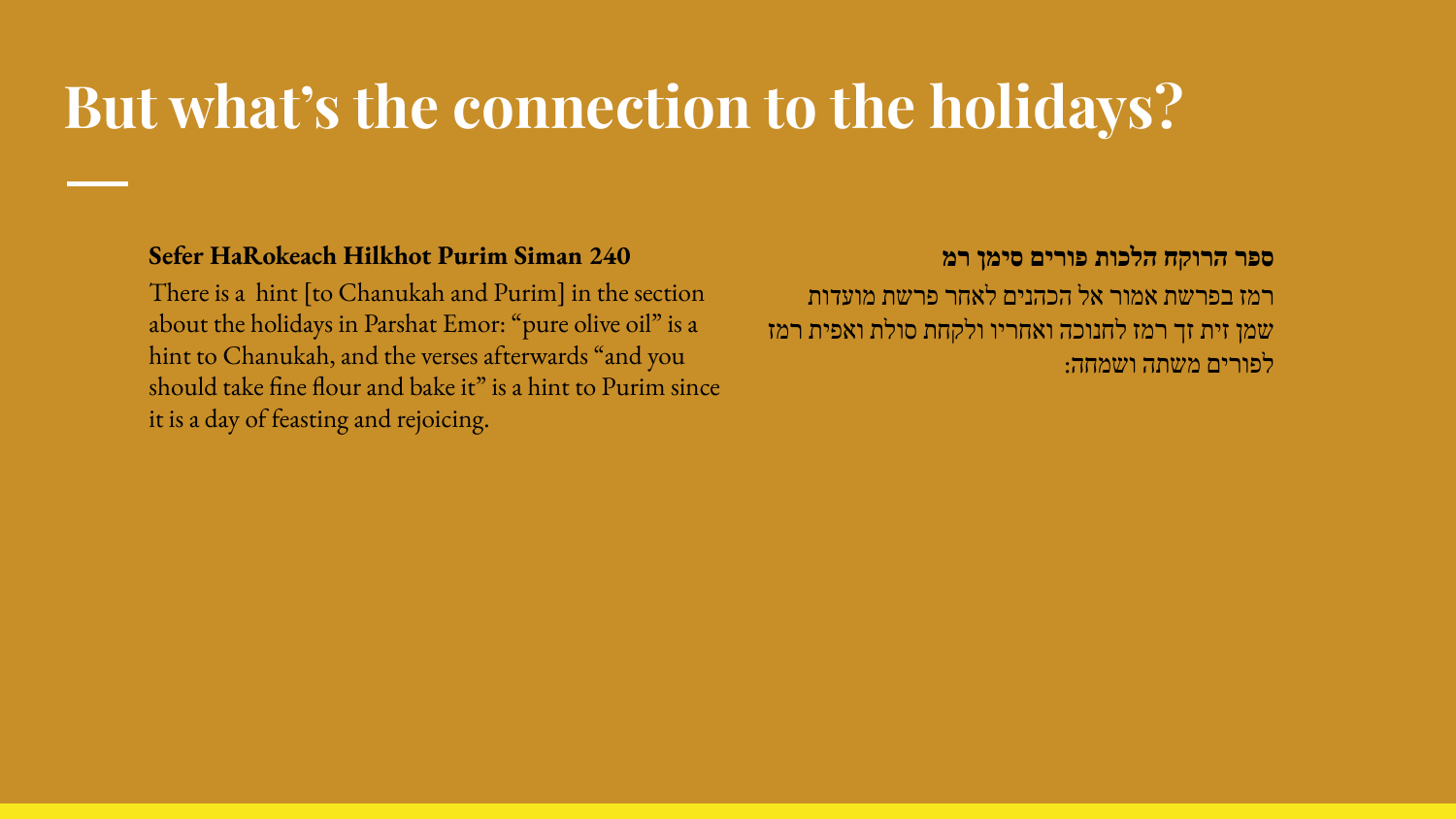### **The meaning behind the Lechem HaPanim:**

#### **Commentary of Ramban Exodus 25:24**

In this lies the secret of the table: since the time the world came into existence, God's blessing did not create something from nothing; instead, the world follows its natural course, for its written "and God saw everything that He had made, and behold it was very good" (Genesis 1:31). But when the root of the matter already exists, the blessing descends upon it and increases it, just as Elisha said "tell me what do you have in the house?" (II Kings 4:2). And then the blessing came upon the pot of oil that she already had, and she filled all the vessels from it…And so also was the case with the showbread on the table; upon it rested the blessing, and from it came the abundance to all Israel. That is why the Rabbis have said: "Every priest who received even only as much as the size of a bean [of the showbread] ate it and was satisfied." (Yoma 39b)

#### **Sefer HaChinuch, Parshat Terumah Mitzvah 97**

The root of the mitzvah: God blessed be He gave us a continual commandment with bread because man lives by bread, and therefore blessing must be found in it [bread] continually. And through our investing in it in order to fulfill the commandments of God blessed be He, God's will and blessing should come upon us. **Because with whatever a person uses to do the will of God blessed be He, through that thing is he blessed.** And according to each and every matter upon which he places the conglomeration of his focus, his thoughts and his activities by way of a commandment - according to them, a similar blessing will emerge upon him. And this is what I found in the Ramban z"l, and[ it] is like the matter that they, may their memory be blessed, said (Rosh HaShanah 16:1)

#### **רמב״ן שמות כ״ה:כ״ד**

וכן הדבר, שזה סוד השולחן, כי ברכת השם מעת היות העולם לא נברא יש מאין, אבל עולם כמנהגו נוהג, דכתיב (בראשית א לא) וירא אלהים את כל אשר עשה והנה טוב מאד. אבל כאשר יהיה שם שרש דבר תחול עליו הברכה ותוסיף בו, כאשר אמר אלישע הגידי לי מה יש לך בבית (מלכים ב ד׳:ב׳), וחלה הברכה על אסוך שמן ומלאה כל הכלים, ובאליהו כד הקמח לא כלתה וצפחת השמן לא חסר (מלכים א י״ז:ט״ז). וכן השולחן בלחם הפנים, בו תחול הברכה, וממנו יבא השובע לכל ישראל. ולכך אמרו כל כהן שמגיעו כפול אוכל ושבע (יומא לט.):

#### **ספר החינוך פרשת תרומה מצוה צז**

משרשי המצוה. שציונו האל ברוך הוא מצוה תמידית בלחם לפי שבו יחיה האדם, ועל כן צריך אליו להיות הברכה מצויה בו תמיד, ומתוך עסקנו בו לקיים עליו מצות השם יתברך יהיה הרצון והברכה חלים עלינו ויתברך במעינו, **כי בכל שעושה בו האדם רצון השם יתברך בו הוא מתברך,** ולפי כל ענין וענין שישים מגמת פניו ומחשבותיו ועסקיו בדבר מצוה לפיהן מעין הברכה נובע עליו. וכן מצאתי להרמב"ן ז"ל, וכעין מה שאמרו זכרונם לברכה [ראש השנה דף ט"ז ע"א]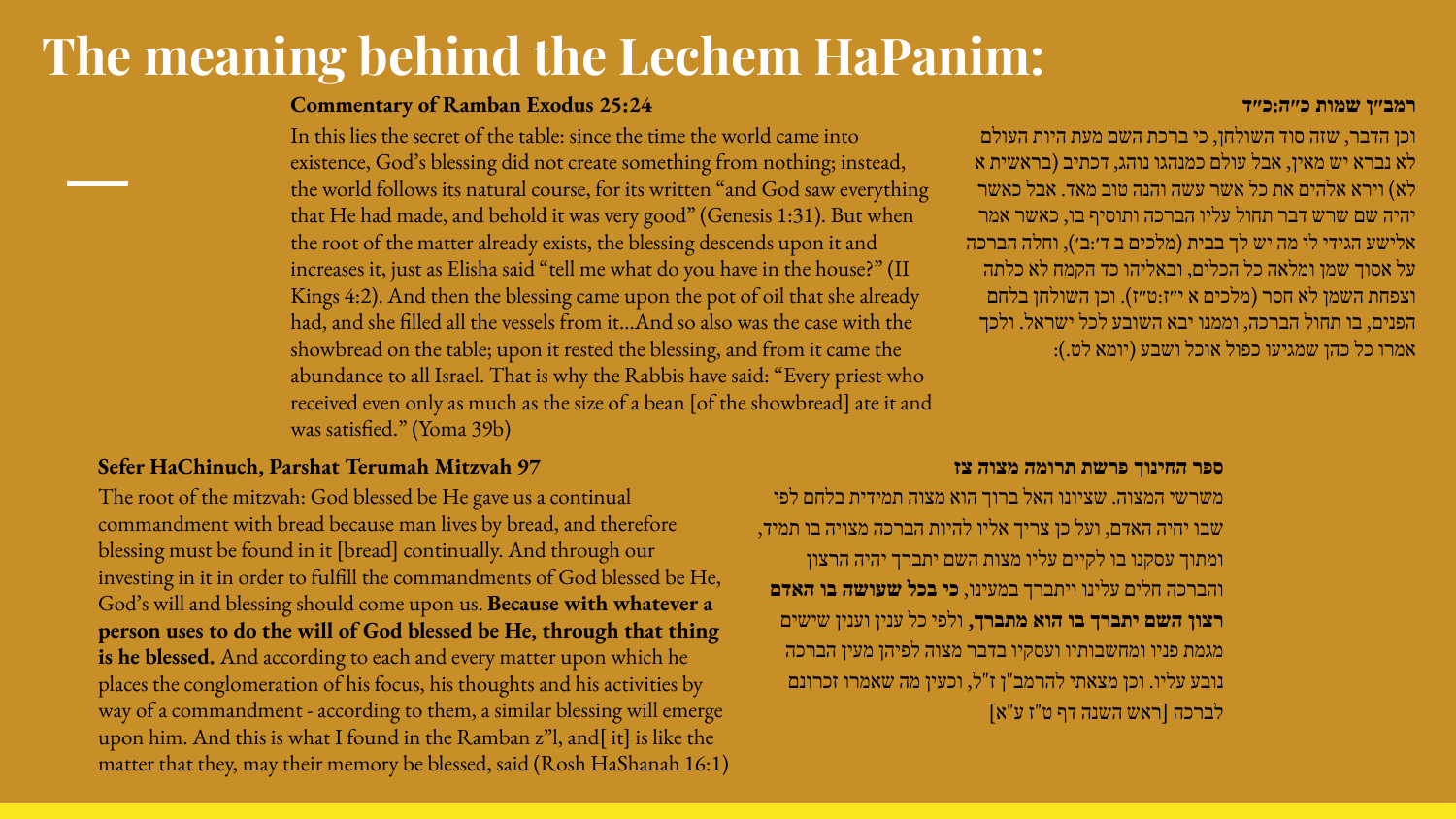## **Why does lechem hapanim belong on this list?**

#### **Babylonian Talmud Tractate Rosh HaShana 16a**

It is taught in a *baraita* that Rabbi Yehuda said in the name of Rabbi Akive: For what reason did the Torah say: Bring the *omer* offering on Passover? It is because Passover is the time of grain, and the Holy One, Blessed be He, said: bring the *omer* offering before Me on Passover so that the grain in the fields will be blessed for you. And for what reason did the Torah say: Bring the offering of the two loaves from the new wheat on Shavuot*?* It is because Shavuot is the time of the fruits that grows on a tree, when it begins to ripen, and therefore the Holy One, Blessed be He, said: Bring the offering of the two loaves before Me on Shavuot so that the fruits that grow on a tree will be blessed for you. And for what reason did the Torah say: pour water [on the altar] on the festival of Sukkot? The Holy One, Blessed be He, said: Pour water before Me on the festival of Sukkot so that the rains of the year will be blessed for you…

#### **תלמוד בבלי מסכת ראש השנה דף טז עמוד א**

תניא, אמר רבי יהודה משום רבי עקיבא: מפני מה אמרה תורה הביאו עומר בפסח - מפני שהפסח זמן תבואה הוא; אמר הקדוש ברוך הוא: הביאו לפני עומר בפסח, כדי שתתברך לכם תבואה שבשדות. ומפני מה אמרה תורה הביאו שתי הלחם בעצרת - מפני שעצרת זמן פירות האילן הוא; אמר הקדוש ברוך הוא: הביאו לפני שתי הלחם בעצרת, כדי שיתברכו לכם פירות האילן. ומפני מה אמרה תורה נסכו מים בחג - אמר הקדוש ברוך הוא: נסכו לפני מים בחג, כדי שיתברכו לכם גשמי שנה, ואמרו לפני בראש השנה מלכיות זכרונות ושופרות. מלכיות - כדי שתמליכוני עליכם, זכרונות - כדי שיעלה זכרוניכם לפני לטובה, ובמה - בשופר.